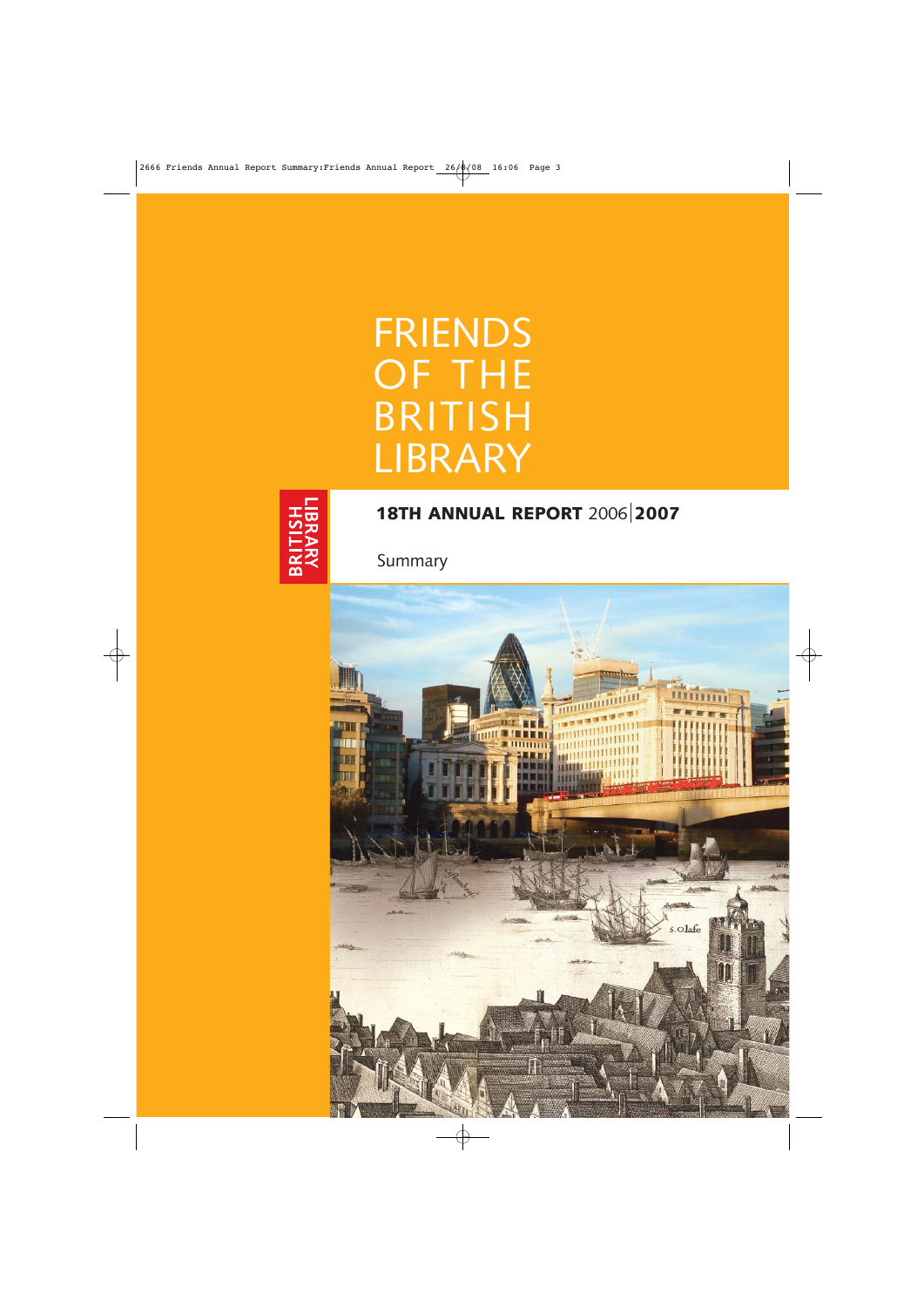### **Report of the Council**

The year saw the opening on 17 May of the Library's new Conservation Centre, a state of the art facility to which the Friends had contributed £130,000 (committed in a previous year), our largest ever single grant. It contains a Conservation Studio named in memory of the late Mary Welch, an active member and generous benefactor of the Friends. In this current year, the Friends were able to afford significant further help to the Library, totalling £69,480. Details of grants are given in the adjacent column, but attention may be drawn to that for the Wardington Hours, which had belonged to our late President, Lord Wardington, and adds to the Library's priceless collection of fifteenth-century manuscripts illuminated in the workshop of the Bedford Master. During the year, The Friends welcomed a new Vice-President, Sir Digby Jones (now Lord Jones of Birmingham). At 30 June 2007, the number of Friends stood at 3,161. Increasing the Friends' membership remains our top priority, the better to fulfil our mandate to help the British Library.

The Annual General Meeting was held on 6 February 2007. There were a number of changes to the personnel of the Friends. Dr Christopher Wright was elected Deputy Chairman in succession to Dr Don Prichard. Linda Viger-Brown, formerly Acting Secretary, was elected as Secretary and Robert Kirton as Chairman of the Finance Committee. Michael Leapman and Ed King were elected to the Council. Also at the Annual General Meeting The Chairman, David Brighty, announced his intention to stand down in March. Since then, Robert Kirton has served as Acting Chairman. It is hoped the appointment of a new Chairman will take place in the near future.

Lynne Brindley, the Library's Chief Executive, then charted the challenges and opportunities facing the Library at the present time and high-lighted some of its immense achievements. She drew particular attention to the forthcoming completion of the Conservation Centre and to the Library's current exhibition, *London – A Life in Maps*, to both of which the Friends had made a significant contribution. She thanked the Friends not only for their continuing financial assistance to the Library and its acquisitions but, and this was equally valuable, for helping to demonstrate to external bodies, such as the Heritage Lottery Fund, the widespread support that existed for the Library's many activities.

Following the AGM, David Womersley, Thomas Warton Professor of English Literature, University of Oxford, spoke on his research into Jonathan Swift and what this suggested to him on how the Library might adapt its cataloguing to meet the changing needs of readers and researchers. He stressed that contemporary scholars were particularly interested in both the provenance of items and any annotations they might contain. His talk was warmly received by the audience and, after it, he was presented with a certificate making him an Honorary Life Member of the Friends.

In June Thelma Liesner stood down as Volunteer Co-ordinator and was succeeded by Dr Don Prichard. At the end of the financial year the number of Volunteers was 28. The Volunteers desk in the Library's entrance hall is manned most Mondays to Saturdays. Some Volunteers help with administrative matters in the office and other aspects of the association. A reception was held at the Library on 27 June to thank all the Volunteers for their most valuable contribution to the work of the Friends.

The programme of activities this year was as full and popular as ever, with all visits being well-attended. Most of these were oversubscribed and it was difficult to set up repeat visits because of pressure on staff or the demand from other organisations that also desire access to places not normally open to the public. As concerns had been expressed that there were no evening visits for members who were unable to attend day-time visits, more evening events have been arranged for the coming year. There were visits to the BL Sound Archive (2 visits); the Rothschild Archive (2 visits); the Library and Archives of Canterbury Cathedral, including a Cathedral tour; the Imperial War Museum; the Maughan Library and the Foyle Special Collections Library, King's College London; the National Art Library, Victoria and Albert Museum; the Jerwood Library of Performing Arts and the Natural History Museum.

Once again, the Friends have continued to receive practical help from the British Library and for this our thanks go to the British Library Board, the Chief Executive, Lynne Brindley and her colleagues.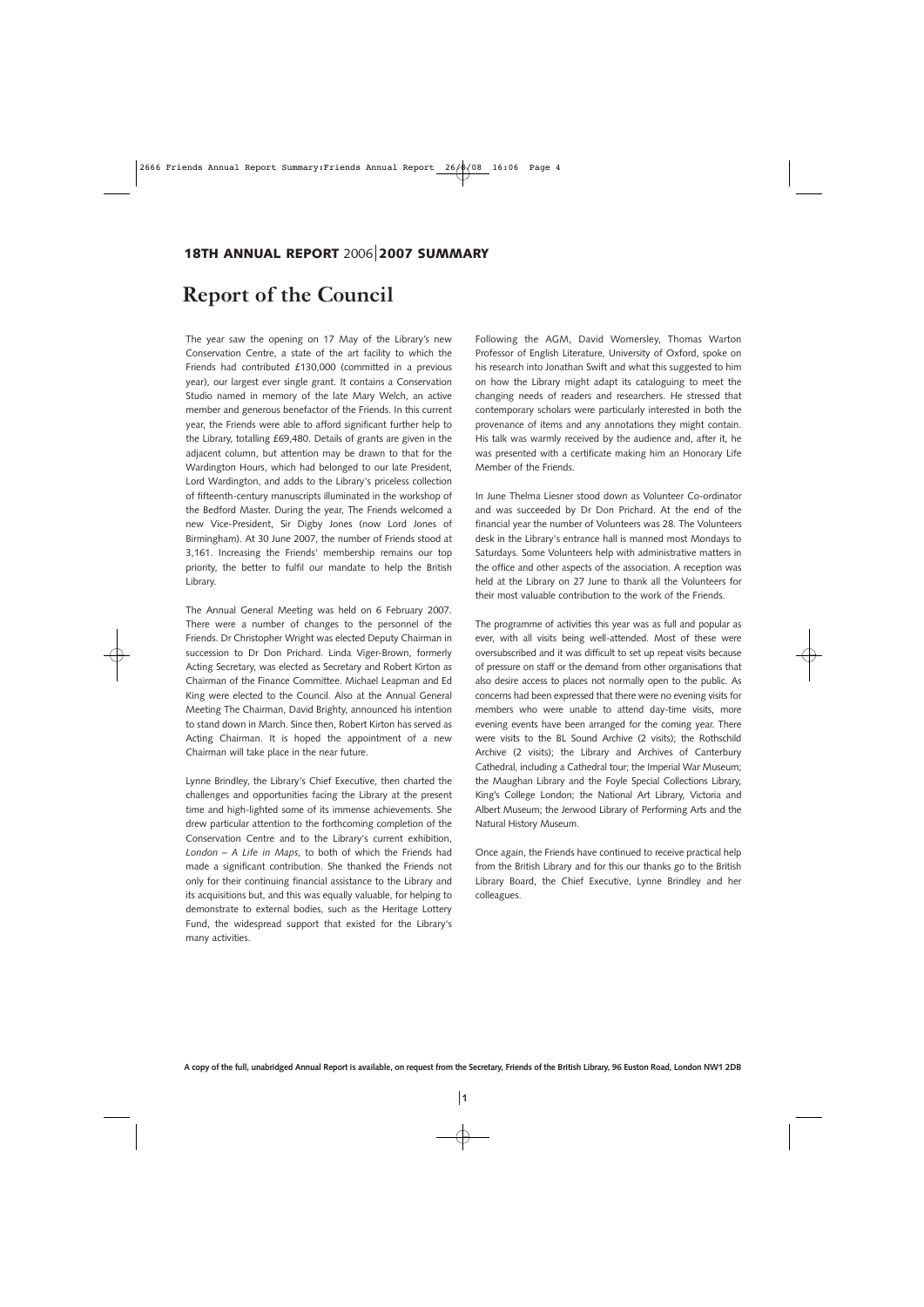#### **18TH ANNUAL REPORT** 2006 **2007 SUMMARY**

### **This Year's Grants**





Philipp Franz von Siebold's *Florilegium of Japanese Plant*s.



The *Wardington Hours.* Jane Austen's *Sense and Sensibility*. *Breaking the Rules: The* 



*Printed Face of the European Avant-Garde 1900–1937.*

- £4,150 for the purchase of a facsimile edition of Philipp Franz von Siebold's *Florilegium of Japanese Plant*s, which is an exceptional source for scientific study of Japanese plants as well as having great artistic merit.
- £1,750 for the purchase of the rarest illustrated fourth edition of Tolstoy's last novel *Voskresenie (Resurrection)*.
- £10,000 towards the publicity of the exhibition *London: A life in maps*, which topped all previous visitor records.
- £500 for the annual prizes in the Designer Bookbinders competition.
- £5,000 towards the Faith Event with UK Youth Parliament.
- £10,000 towards the purchase of the John Collins Collection – a wide range of popular nineteenth-century bindings.
- £2,755 for the purchase of Sunday Walks in London and Westminister, a fictionalised guide-book to London which appears to be completely unrecorded and offers a series of charming vignettes of summer Sundays spent in different parts of the capital.
- £5,000 to complete the digitisation of the Tibetan Tantric manuscripts, the oldest in the world, part of the International Dun Huang Project.
- £4,500 towards the purchase of the French version of Jane Austen's *Sense and Sensibility*.
- £2,500 for the purchase of an autograph manuscript of a substantial and hitherto unknown oboe concerto, circa 1760, by Antonio Campioni.
- £2,325 for the purchase of a rare book of poems and lithographs entitled *Russian Ballet* by David Bomberg published in 1919 in London.
- £10,000 towards the *Wardington Hours*, a lavishly illuminated medieval manuscript formerly in the collection of Lord Wardington, a founding father of the Friends and President until his death in 2005.
- £6,000 towards the purchase of a bound volume of Polish 17th-century speeches, sermons and other items.
- £5,000 towards a published guide for the Library's exhibition *Breaking the Rules: The Printed Face of the European Avant-Garde 1900–1937,* which explores the creative transformation that took place in Europe encompassing art, design, photography, literature, theatre, music and architecture.

**TOTAL GRANTS: £69,480**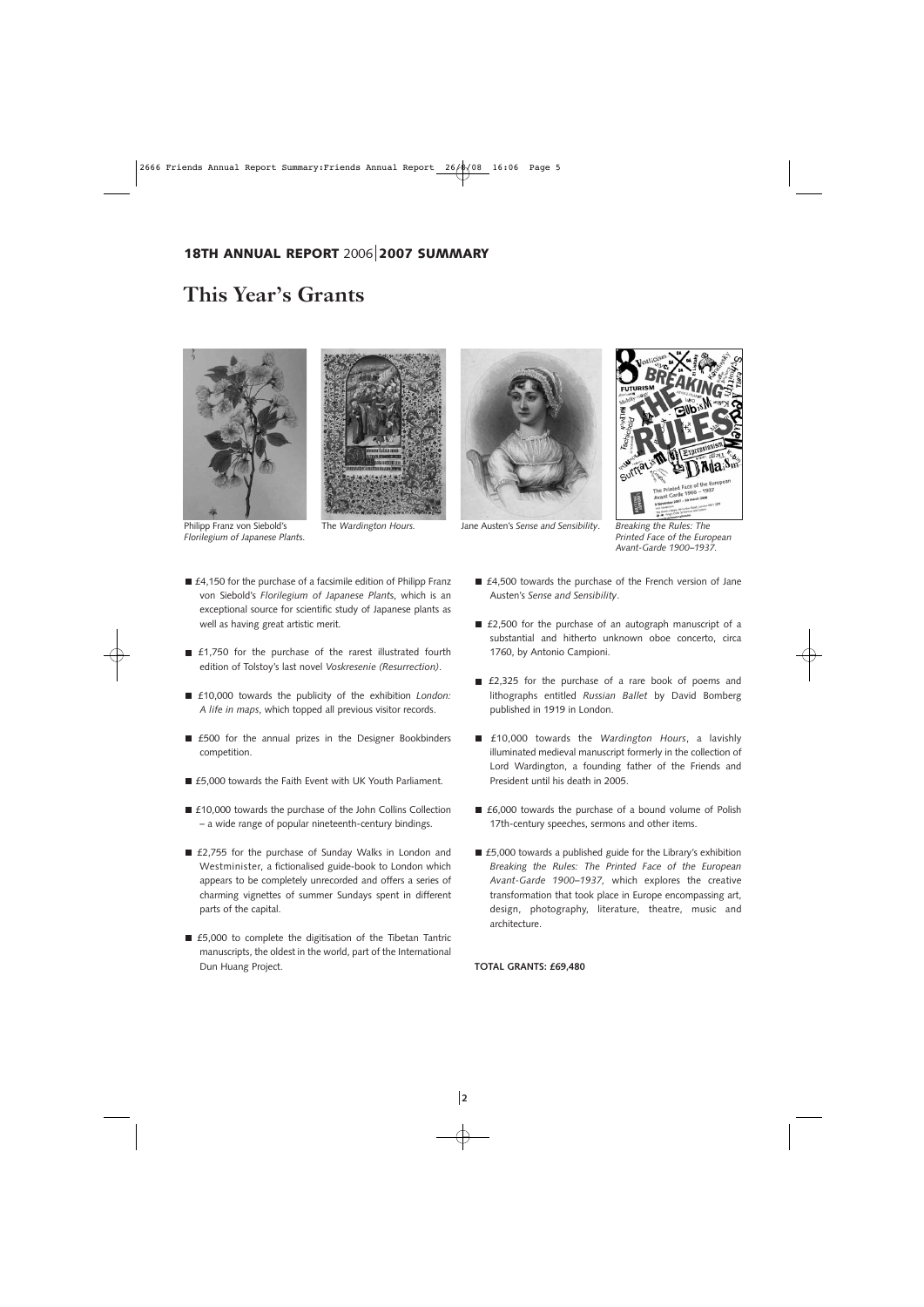### **Statement of Financial Activities Year Ended 30 June 2007**

|                                                  | 2007     | 2006      |
|--------------------------------------------------|----------|-----------|
|                                                  | f        | £         |
| <b>INCOMING RESOURCES (FROM GENERATED FUNDS)</b> |          |           |
| Members' subscriptions                           | 75,528   | 68,819    |
| Donations                                        | 9,575    | 8,045     |
| Legacies                                         | 1,289    | 3,544     |
| Investment income                                | 11,075   | 12,986    |
|                                                  |          |           |
| INCOMING RESOURCES (FROM CHARITABLE ACTIVITIES)  |          |           |
| Gift Aid                                         | 18,098   | 16,709    |
| Other incoming resources                         | 150      | 1,777     |
| <b>Total incoming resources</b>                  | 115,715  | 111,880   |
|                                                  |          |           |
| <b>RESOURCES EXPENDED</b>                        |          |           |
| Cost of generating funds:                        |          |           |
| Fundraising and publicity                        | 11,397   | 13,788    |
| Membership administration                        | 40,048   | 37,363    |
| Charitable activities:                           |          |           |
| Grants to British Library                        | 69,480   | 73,500    |
| Governance costs                                 | 2,146    | 1,771     |
| Total resources expended                         | 123,071  | 126,422   |
| NET OUTGOING RESOURCES BEFORE TRANSFERS          | (7, 356) | (14, 542) |
| OTHER RECOGNISED GAINS AND LOSSES                |          |           |
| Profit on revaluation of Investments             | 8,490    | 10,285    |
| Net movements in funds                           | 1,134    | (4, 257)  |
| Total funds brought forward                      | 232,181  | 236,438   |
| Total funds carried forward                      | 233,315  | 232,181   |

#### NOTES TO THE **ACCOUNTS**

#### **NOTES:**

These summarised accounts may not contain sufficient nformation for a full understanding of the charity. For further nformation, the Annual Report and Accounts should be consulted. Copies are available from the Friends of the British Library, 96 Euston Rd, London NW1 2DB. The full accounts have been audited by Moore Stephens, Chartered Accountants, and received an unqualified opinion

#### **AUDITORS' STATEMENT ON SUMMARISED FINANCIAL INFORMATION**

We have examined the summary financial statements above. We have carried out the procedures we consider necessary to ascertain whether the summarised financial statements are consistent with the full financial statements from which they were prepared In our opinion, the summarised financial statements above are consistent with the full financial statements for the year ended 30 June 2007

Moore Stephens LLP, Chartered Accountants, Registered Auditor, 10 October 2007 St Paul's House, Warwick Lane London EC4M 7BP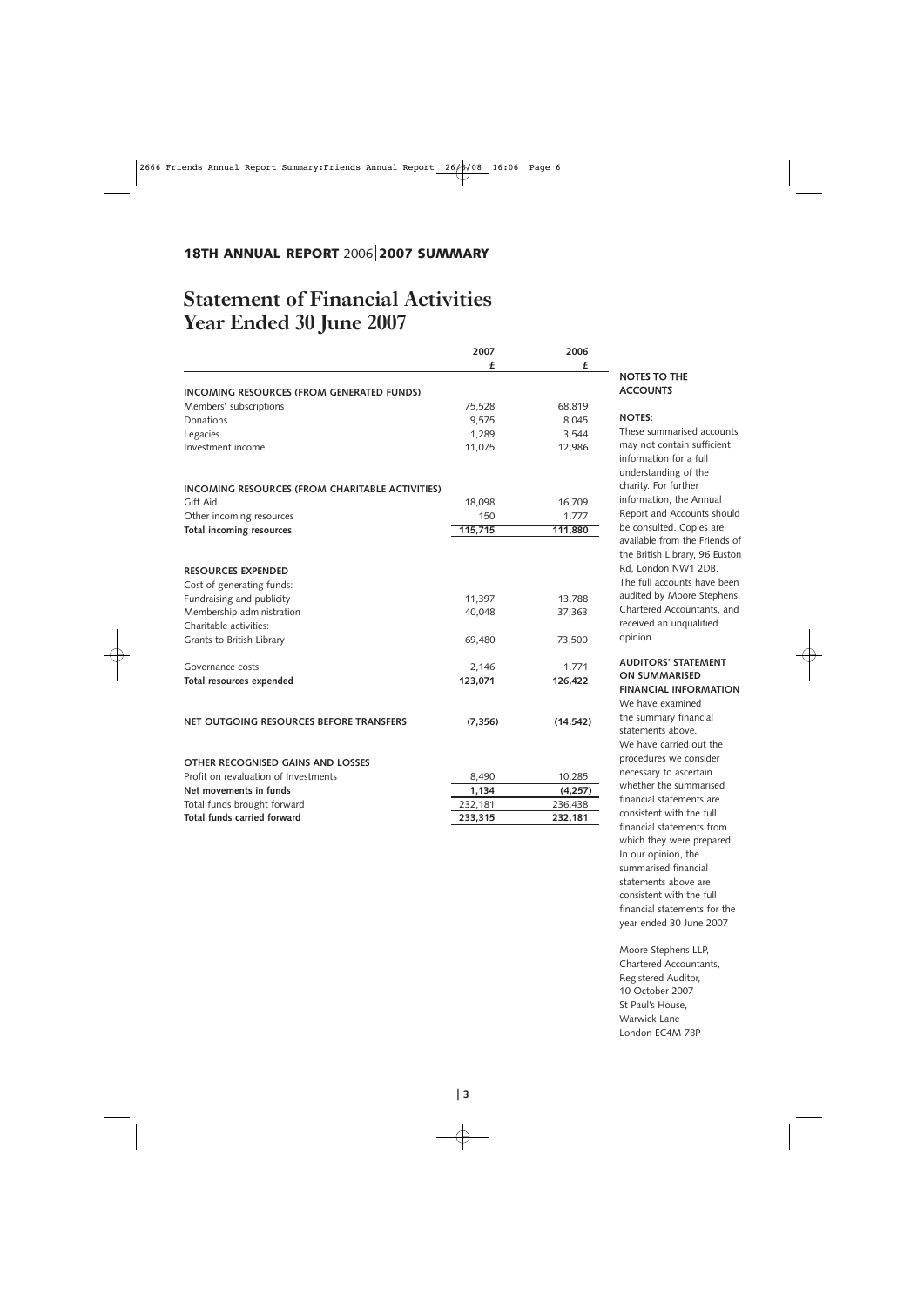### **18TH ANNUAL REPORT** 2006 **2007 SUMMARY**

## **Balance Sheet at 30 June 2007**

|                                                                      | 2007      | 2006      |
|----------------------------------------------------------------------|-----------|-----------|
|                                                                      | £         | £         |
| <b>FIXED ASSETS</b>                                                  |           |           |
| Furniture and furnishings at cost                                    | 19,957    | 19,957    |
|                                                                      |           |           |
| Less Depreciation                                                    | (18, 731) | (18, 133) |
|                                                                      | 1,226     | 1,824     |
| Investments                                                          | 178,839   | 170,349   |
|                                                                      | 180,065   | 172,173   |
| <b>CURRENT ASSETS</b>                                                |           |           |
| <b>Stocks</b>                                                        | 3,650     | 3,801     |
| Debtors                                                              | 13,115    | 15,490    |
| Cash on deposit and at bank                                          | 90,483    | 106,037   |
|                                                                      | 107,248   | 125,328   |
| LIABILITIES: amounts falling due within one year<br>Deferred income: |           |           |
| life membership subscriptions                                        | 6,583     | 6,198     |
| Grants payable                                                       | 7,500     | 20,000    |
| Trade Creditors and accruals                                         | 17,299    | 9,308     |
|                                                                      | 31,382    | 35,506    |
| Net current assets                                                   | 75,866    | 89,822    |
| <b>TOTAL ASSETS LESS CURRENT LIABILITIES</b>                         | 255,931   | 261,995   |
| <b>LIABILITIES:</b> amounts falling due after more than one year     |           |           |
| Deferred income: life membership subscriptions                       | 22,616    | 29,814    |
|                                                                      | 233,315   | 232,181   |
| <b>FUNDS</b>                                                         |           |           |
| General                                                              | 113,315   | 112,181   |
| Designated                                                           | 120,000   | 120,000   |
|                                                                      | 233,315   | 232,181   |
|                                                                      |           |           |

Signed on behalf of the Council **Robert Kirton** Chairman 10 October 2007

**A copy of the full, unabridged, Annual Report is available on request from Linda Viger-Brown, Secretary, Friends of the British Library, 96 Euston Road, London NW1 2DB**